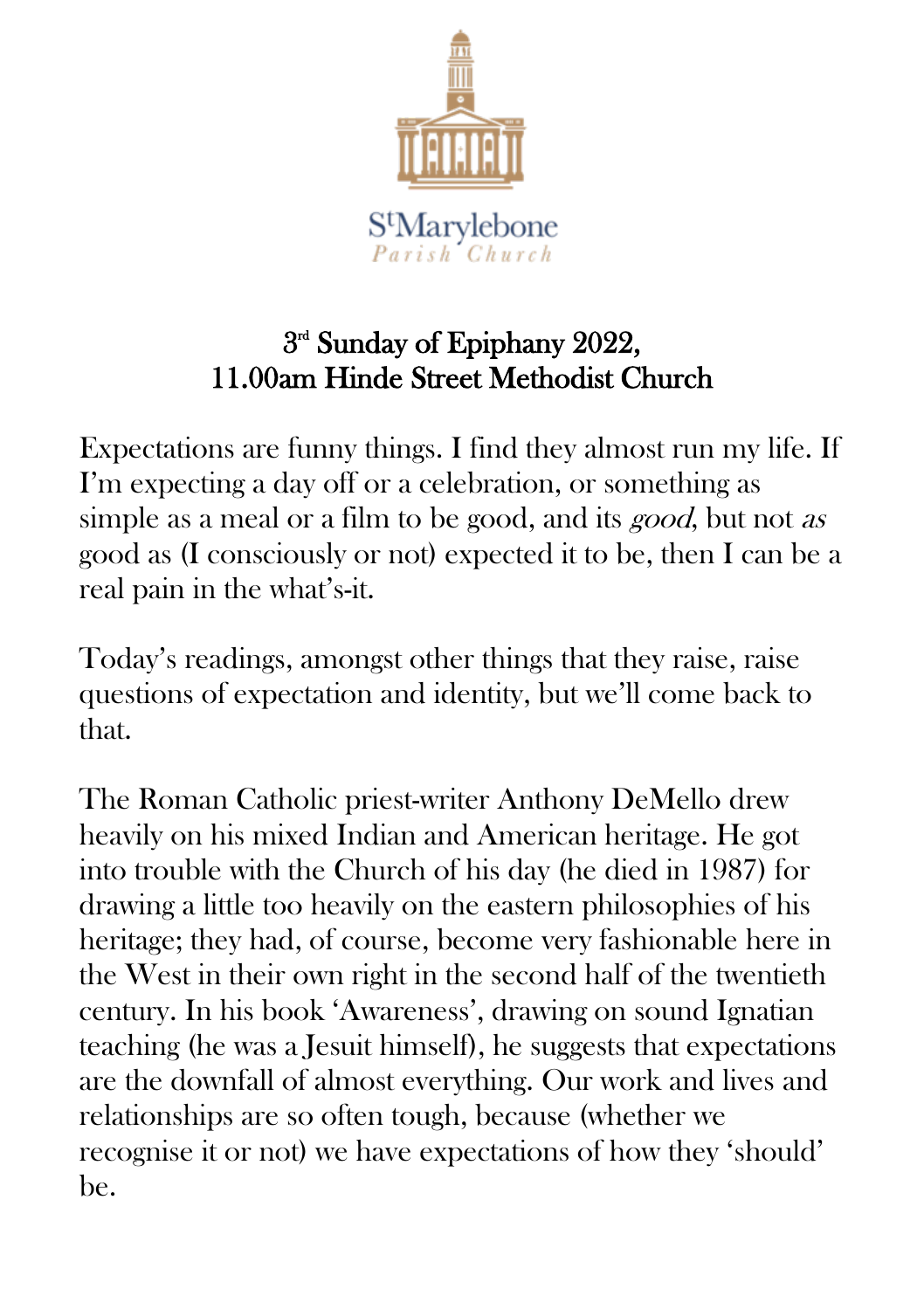The people we love hurt us because we have expectations of what love is, how it works. It goes, he says, for work/life/everything. As a priest in the Church of England I'm always having conversations with people who tell me that they would believe in God if the world would only run like 'this' or 'that', or how is it that things are 'x' or 'y'? Fr Anthony DeMello, in the footsteps of the great founder of the Jesuits St Ignatius of Loyola, wants to get us to a place of holy 'indifference'. Not uncaring, but of being free from the need for anything except the reality of God. Free from the need for the world, ourselves, each other to be a certain way and constantly hurt that they aren't. Expectations.

It's important to say, that this is not a simplistic idea, it is a great theological gift. So please don't take against my very superficial sketch this morning – what I'm talking about is not cruel or puritanical or capricious (which, I understand, it could very easily be twisted to become). It is about 'the glorious liberty of the children of God' (Romans 8.21), discovered through an identity found in Christ, and not invested elsewhere in things that will only let us down.

So to today's readings. Expectations and identity.

The hand of which St Paul writes does not seek to be an eye. It does not expect to be able to see, and get cross when it can't. Just as the eye does not resent the hand, or wish it could pick things up. That isn't because the eye is charitable, or the hand grew up a 'good Methodist', it is because it would be ridiculous for them to expect to be otherwise or resent each other, when they belong to the same body, they are *one*.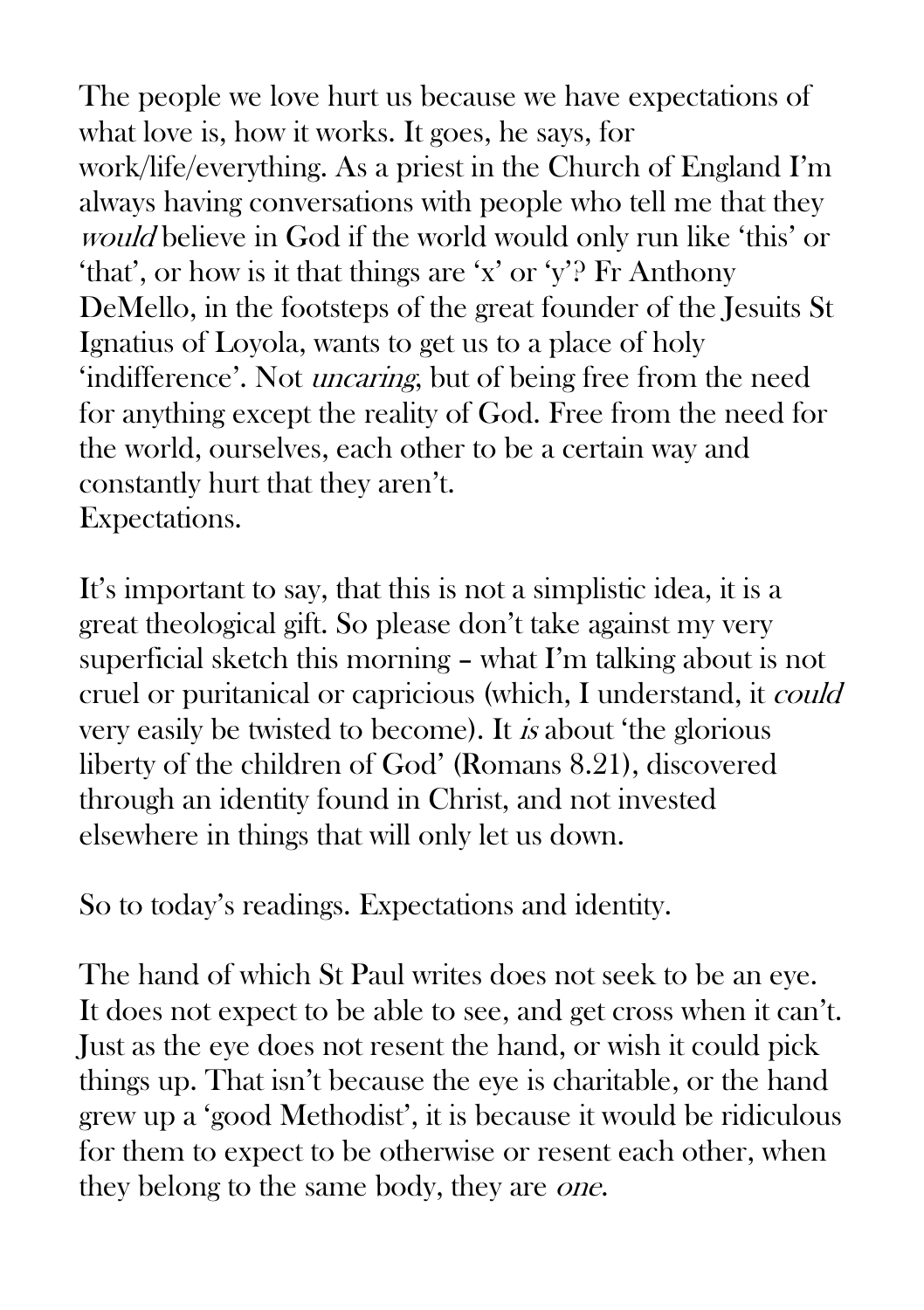Their expectations do not trip them up (the eye had obviously been reading Anthony DeMello's book awareness), because their identity is true, and whole.

So to the Gospel. Expectations and identity. Jesus stands up in the Synagogue today and says those extraordinary words, fulfilling the Prophecy of Isaiah.

It's always quite something when people stand up in church and say something. 'I have an objection' when in the marriage service the minister says 'does anyone know any just cause or impediment why these two may not be lawfully wed'. Quite a moment. Has anyone ever been to a wedding where that has happened? I still love that moment in the Vicar of Dibley when it happens, the incomer claiming to be the mistress and mother of the groom-to-be's child, only to say 'oops, sorry, wrong church' when he turns round horrified. In the C of E monastery where I trained for the priesthood, a place called the Community and College of the Resurrection at Mirfield in West Yorkshire, one of the elderly monks (50 years or more into religious life) suffering with fairly advanced dementia by this time, famously said, in the silence and almost complete darkness of the monastic church before night prayer (Compline) one night, 'can anyone tell me the rules of this game?'. A truer and more beautiful moment of pertinent confusion can scarcely be imagined.

Anyway, when people stand up and say something in church, it's a 'thing'. And it was a thing when Jesus stood up, read, and declared today. But why was it a 'thing'? Expectation and identity.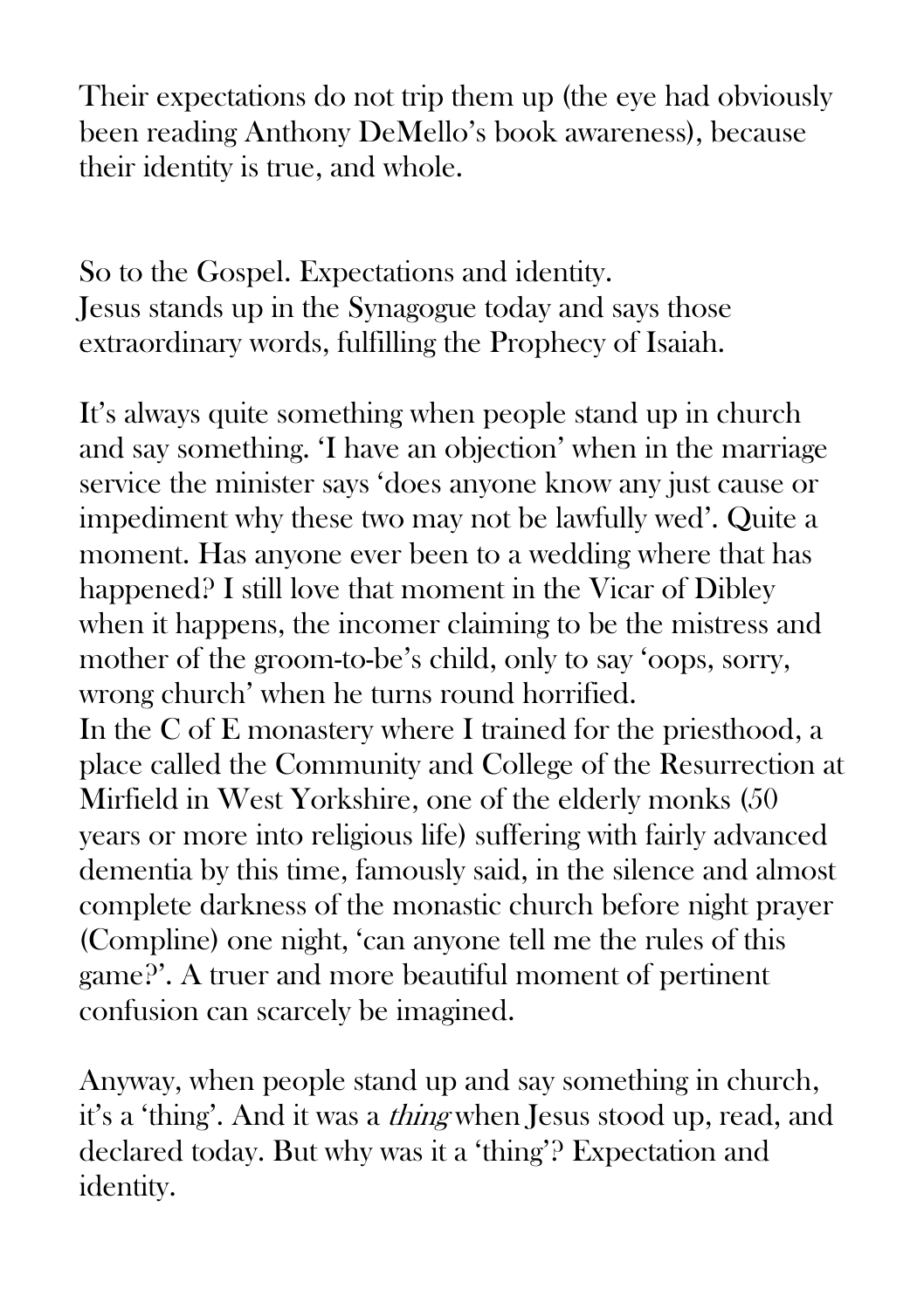Because the ordinary Synagogue goers and the scribes and pharisees did not expect it. There was a heavy cloud of expectation of the Messiah in those few hundred years around Jesus. Proto-messiahs were popping up all over the place, relatively speaking, scholars tell us. So it's not that no Messiah was expected, but this man, Jesus of Nazareth? Surely not. His identity was the Messiah, the anointed of God, God Himself come amongst us, creator made creature. And this was wholly unexpected. And I don't mean 'oh what a pleasant surprise, there's more sherry than I thought in this trifle', unexpected. This is the kind of expectation that explodes people's religious understanding and relationships, that undoes centuries of living and thinking, that ultimately can only end in hatred and death. Expectations and identity are powerful, we musn't underestimate their power. After all, they put the King of love to death by crucifixion.

So we too, must allow Jesus to confound our expectations as only He can, as we also allow Him to give us our true identity, as only He can. If we are clinging to expectations and identities that we have made or inherited from elsewhere (as we surely all are, all the time) then they will only deal death – little death, socially acceptable and even convenient forms of death, as well as other, larger realities of death.

Now, let's transpose this on to our own lives. What does this image of expectation and identity found in today's readings and the Ignatian Spiritual treasure of holy indifference point us to there? Onto the life you and I live amongst colleagues and loved ones and friends, neighbours and strangers. Take a moment. Let God reveal some gift.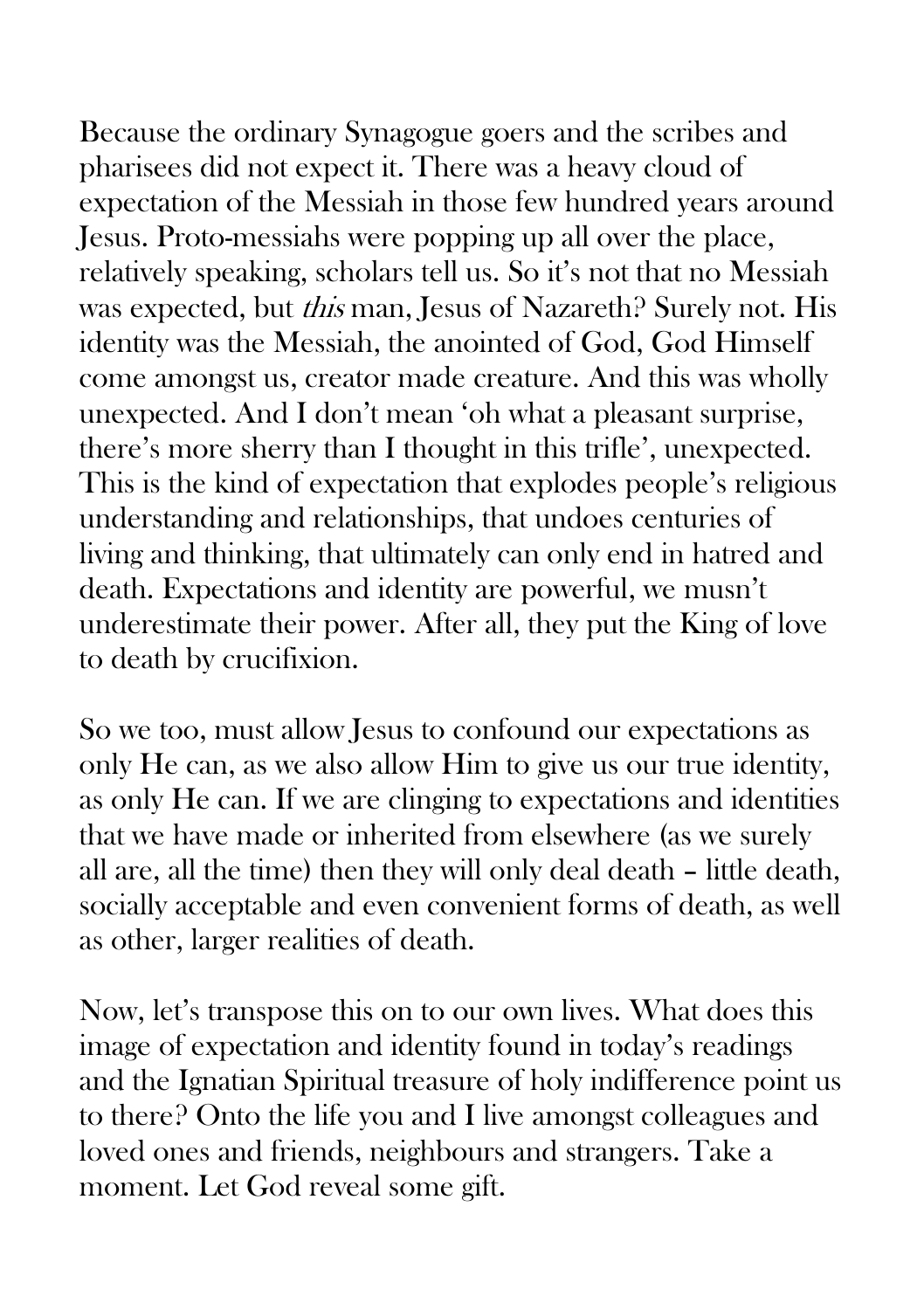Now let's transpose these images onto our church – here at Hinde Street, here in Marylebone, and the worldwide Church of Jesus Christ – One, Holy, Catholic (that is to say, universal). What does it mean for us all? Take a moment.

…

…

What are our expectations as we get out of bed each morning? What is our identity as we go about our daily lives?

What were your expectations as you walked into church today? What is your identity as you leave through those doors each week, or log off this video stream?

The prophecy has been fulfilled, IS being fulfilled in our hearing today, now. Christ is here, among us, as we are 'gathered together' virtually and in person 'two or three' and more.

We meet God here. Nothing less, and there is nothing more in heaven or on earth. We meet God, in the movement of the Holy Spirit now, in the hearing of Scripture, and as a 'C of E boy' I look most of all to that great and timeless gift on the night of Christ's Passion, of His life given to us, His presence really with us, hidden in the Bread and Wine of Holy Communion, just as the great and holy founders of your own Methodist tradition did.